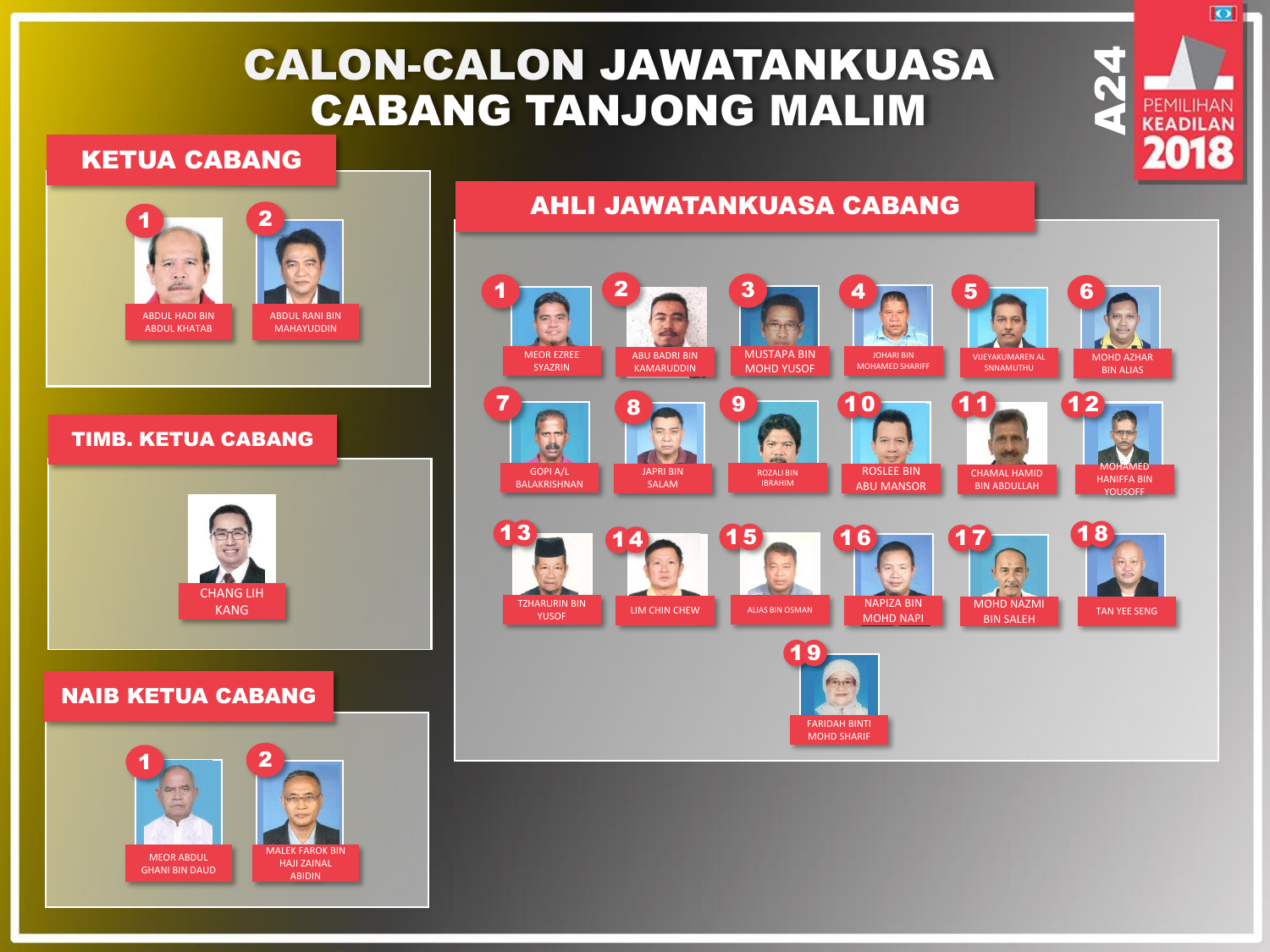# CALON-CALON JAWATANKUASA CABANG TANJONG MALIM

### KETUA AMK CABANG



#### TIMB. KETUA AMK CABANG



#### NAIB KETUA AMK CABANG



## AHLI JAWATANKUASA AMK CABANG

















 $\frac{24}{4}$ 

 $\overline{\bullet}$